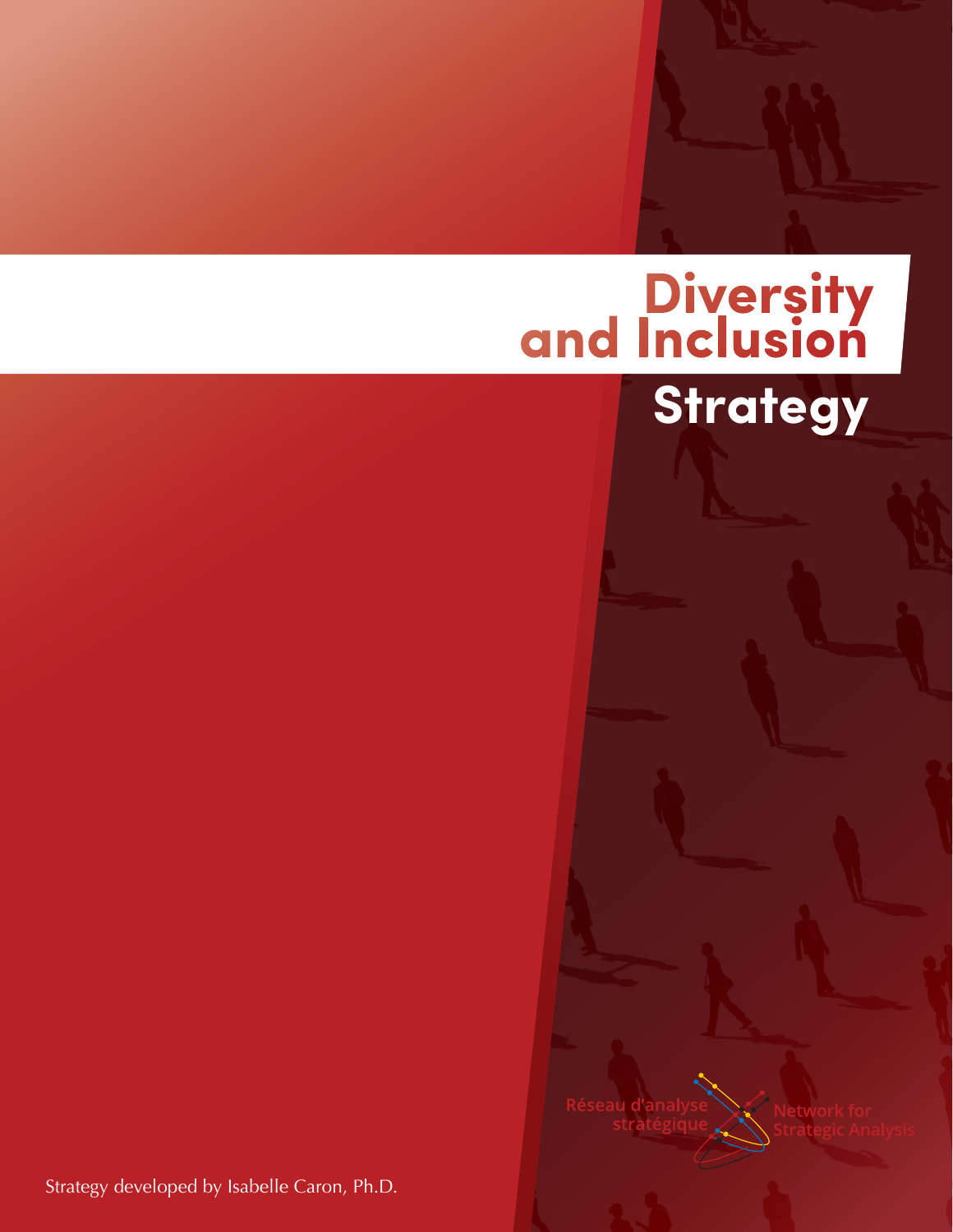

### **Isabelle Caron**

Assistant Professor, School of Public Administration, Dalhousie University

Isabelle Caron is Assistant Professor at the School of Public Administration in Dalhousie University. She is a former senior policy analyst with the Canadian Government. Her research interests include diversity and inclusion, management in public organizations, comparative public administrations, administrative reforms, accountability mechanisms, control in public organizations. She has published in academic journals *Administration publique du Canada, Journal of Agricultural Studies, Food Protection Trends*. She is the author of many reviewed book chapters : « Entre ouverture et transparence: situer le cas canadien » in Savard, Jean-François & Jean-Patrick Villeneuve (eds.), *L'État et le citoyen. Analyses et expériences au Canada et en Suisse* (Éditions universitaires européennes, 2016); « En quête d'une plus grande transparence de l'État : une analyse du plan d'action du Canada pour un gouvernement ouvert » in Fiset, J. & Fallon, C. (eds). *Crise de la démocratie et nouveau management public – Discours, pratiques et instruments* (L'Harmattan, 2016).

# **Context**

Rooted in the Black American feminist movement of the 1980s and 1990s, the notion of intersectionality refers to the intersection of an individual's various social, physiological, and psychological identities that shape their perception of the environment and their life experience. In a desire to achieve parity and create a more inclusive society, the Canadian federal government committed in 1995, as part of the ratification of the Beijing Platform for Action, to implement a tool to advance gender equality in Canada (Canada, 2018a). In the early 2000s, the Canadian government launched the Gender-Based Analysis (GBA), a tool for taking gender differences into account in program and policy development and eliminating discrimination against women. In 2011, Status of Women Canada modernized its approach by introducing Gender-Based Analysis Plus (GBA+) to consider other identity factors along with gender (Canada, 2018b). Since 2016, memoranda to Cabinet and Treasury Board of Canada submissions have been required to include a GBA+. In addition, Status of Women Canada has developed an online course available to all to teach the basics of the tool and encourage public servants to apply GBA+ to their work. Furthermore, the Strategic Analysis Network is committed to using a similar approach to achieve its goals.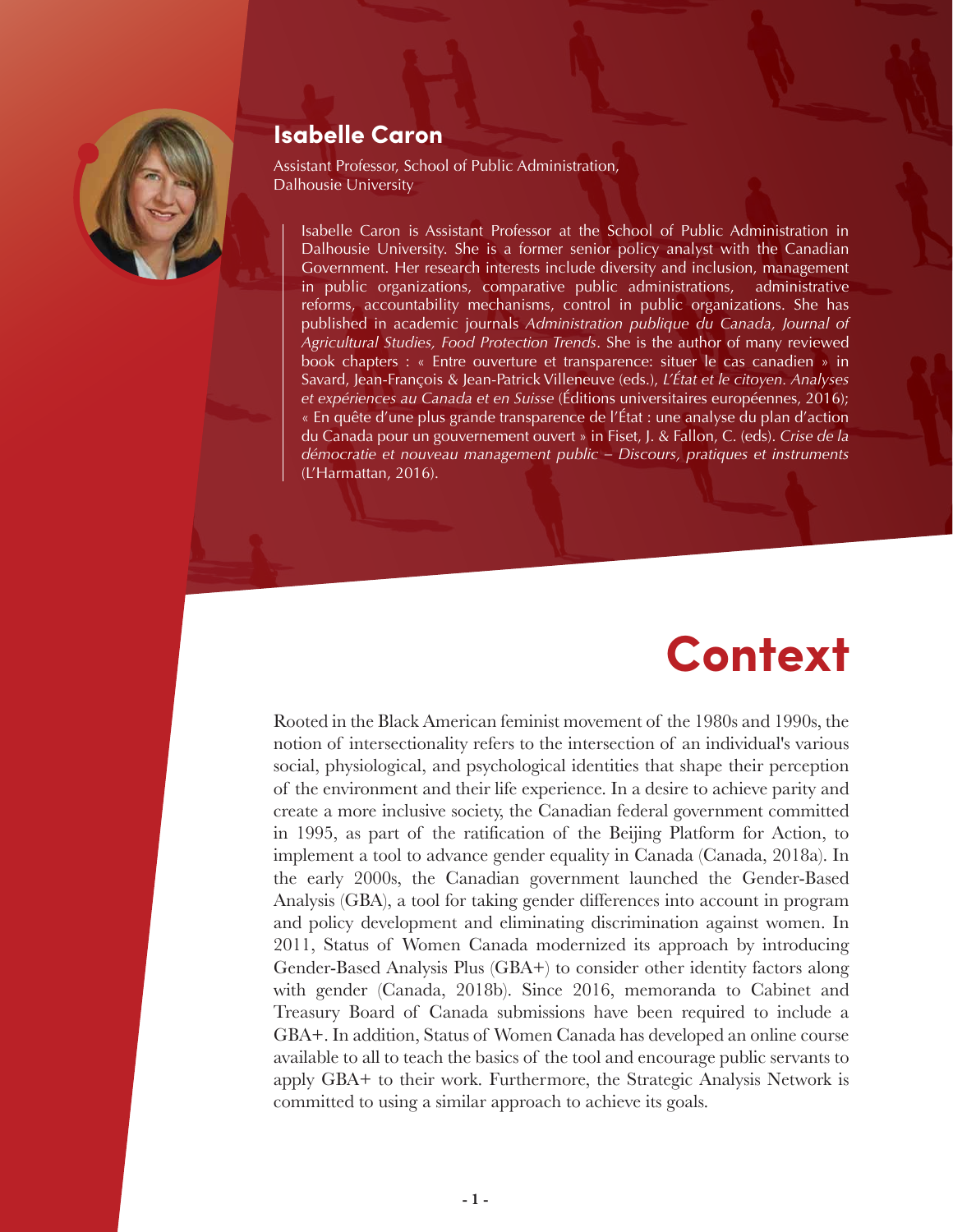# **Implementation of a Diversity and Inclusion Strategy**

# **Gender-based analysis plus (GBA+)**

The GBA+ "is used to assess the potential impact of policies, programs, or initiatives on various sets of people-women, men, and others" (Canada, 2018). The tool proposes a series of questions to ask before undertaking any research or activity to challenge the researcher or analyst's beliefs or biases. GBA+ includes seven distinct stages: identifying main issues, challenging assumptions, gathering facts through research and consultation, formulating options and recommendations, monitoring and evaluating, and communicating (Canada, 2018).

Some researchers have noted the limits of GBA+, including that the tool is primarily based on analysis according to gender and sex before it includes other identity factors. In addition, the various factors are approached as independent categories that are added to each other, which goes against the very essence of an intersectional approach (Hankivsky & Mussell, 2018; Maillé, 2018). Some have also noted that the long list of proposed questions often results in a box-ticking exercise rather than an honest reflection on the inclusion of minority groups. Finally, we add that the discriminating factors are all grouped under the category "identity factors," without any distinction in their real nature.

While our Diversity and Inclusion Strategy builds on GBA+, it recognizes the limitations and challenges of applying the concept of intersectionality in practice. Nonetheless, our strategy breaks new ground by going beyond it to ensure that diversity and inclusion issues are present in the body of work of Strategic Analysis Network researchers and that it incorporates elements specific to traditionally underrepresented groups.

# **Our approach to diversity and inclusion**

Our strategy argues that individuals' perceptions and life experiences are shaped by several factors that may be discriminatory. The importance and effect of these factors may vary depending on the context and the situation. Moreover, these factors do not operate independently but interact with each other and can contribute to unique forms of discrimination.

Our diversity and inclusion strategy differs from GBA+ in two ways:

**The starting point is not necessarily the gender** - The starting point is not **1.** necessarily gender but varies depending on the nature of the project or initiative. For example, the main discriminating factor can be a physical handicap or even language in some cases, while gender can have a secondary influence.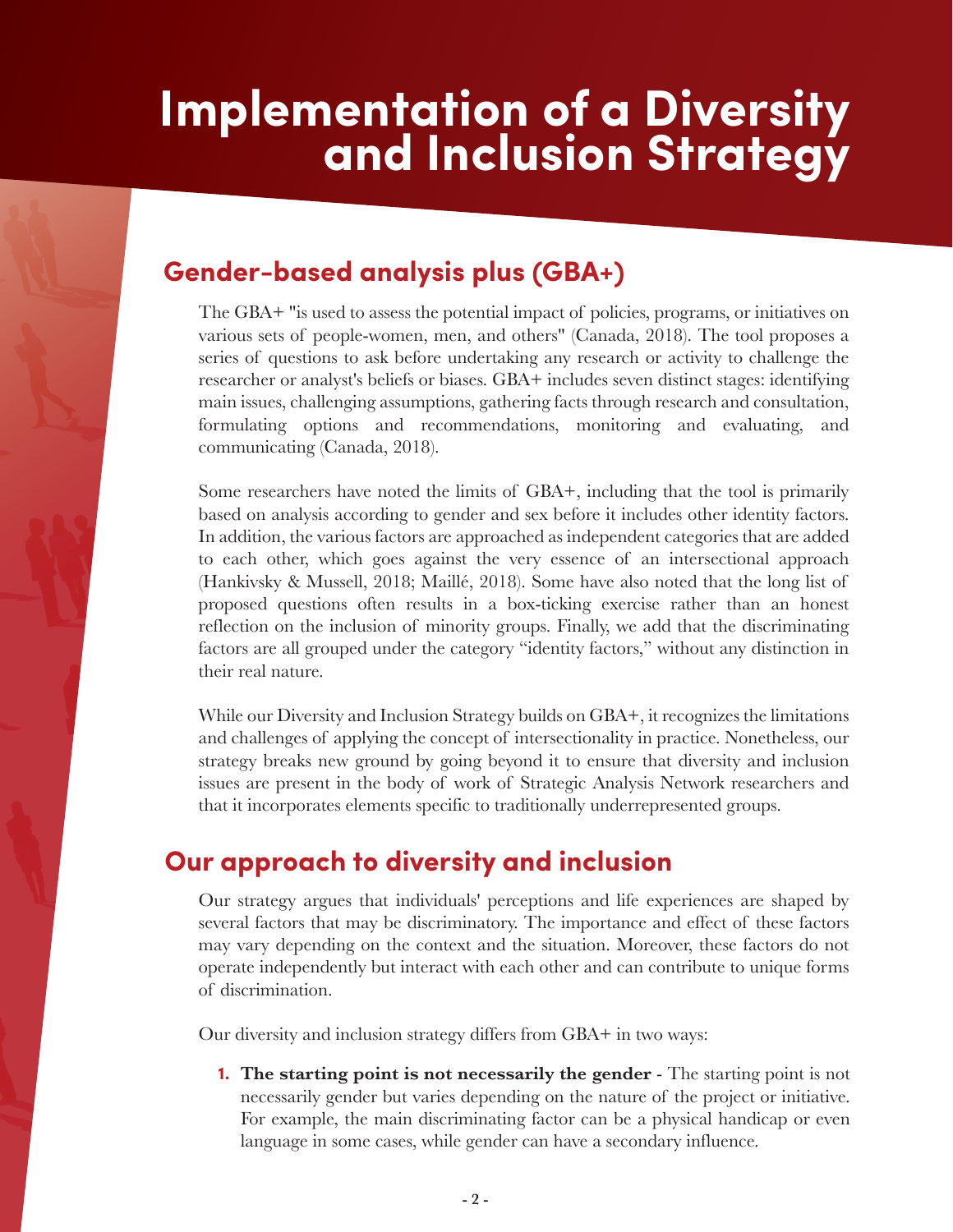#### **2. The strategy includes three types of discriminating factors -**

#### **Identity factors**

Factors that define an individual's identity. Identity factors include gender, sexual identity, race, language, culture, ethnicity, sexual orientation, etc.

#### **Psycho-bio-neuro-physiological factors**

Psychological, biological, neurological, or physiological factors that affect the way people perceive or experience the external environment. Psychological bio-neurophysiological factors include biological sex, age, physical or mental disability, physical appearance, learning styles, learning disorders, etc.

#### **Socio-economic factors**

Features relating to the social or economic position of an individual that influences life experiences. Socio-economic factors include income, education, place of residence (rural vs. urban, region vs. centre, etc.), economic conditions in the community where an individual lives, employment status, marital status, family status, etc.

### **How do I apply the Diversity and Inclusion Strategy to my work?**

All the activities of the Network for Strategic Analysis can be grouped under three main categories:

- Research and analysis activities
- Dissemination of research results
- Training activities for new researchers and new practitioners

To ensure that activities conducted by members of the Strategic Analysis Network within these categories promote diversity and inclusion, they must adhere to three fundamental principles: 1) accessibility of events and content; 2) diversity of participants, and; 3) diversity of content. Thus, before undertaking any activity, network members must answer questions that apply to the activity'nature. Appendix I provides a list of questions to consider for each principle.

#### **Accessibility of Events and Content 1.**

Accessibility ensures that users have a positive experience when using websites, tools or platforms or when visiting a venue for a conference or other event. There are many guidelines and rules regarding physical and online accessibility in Canada.

It is estimated that 22% of Canadians live with a disability that can affect their travel, participation in events and use of the web (Statistics Canada, 2017). Consequently, it is necessary to implement specific measures that allow full access to all. Given the small size of many of the Strategic Analysis Network's events, it would be unrealistic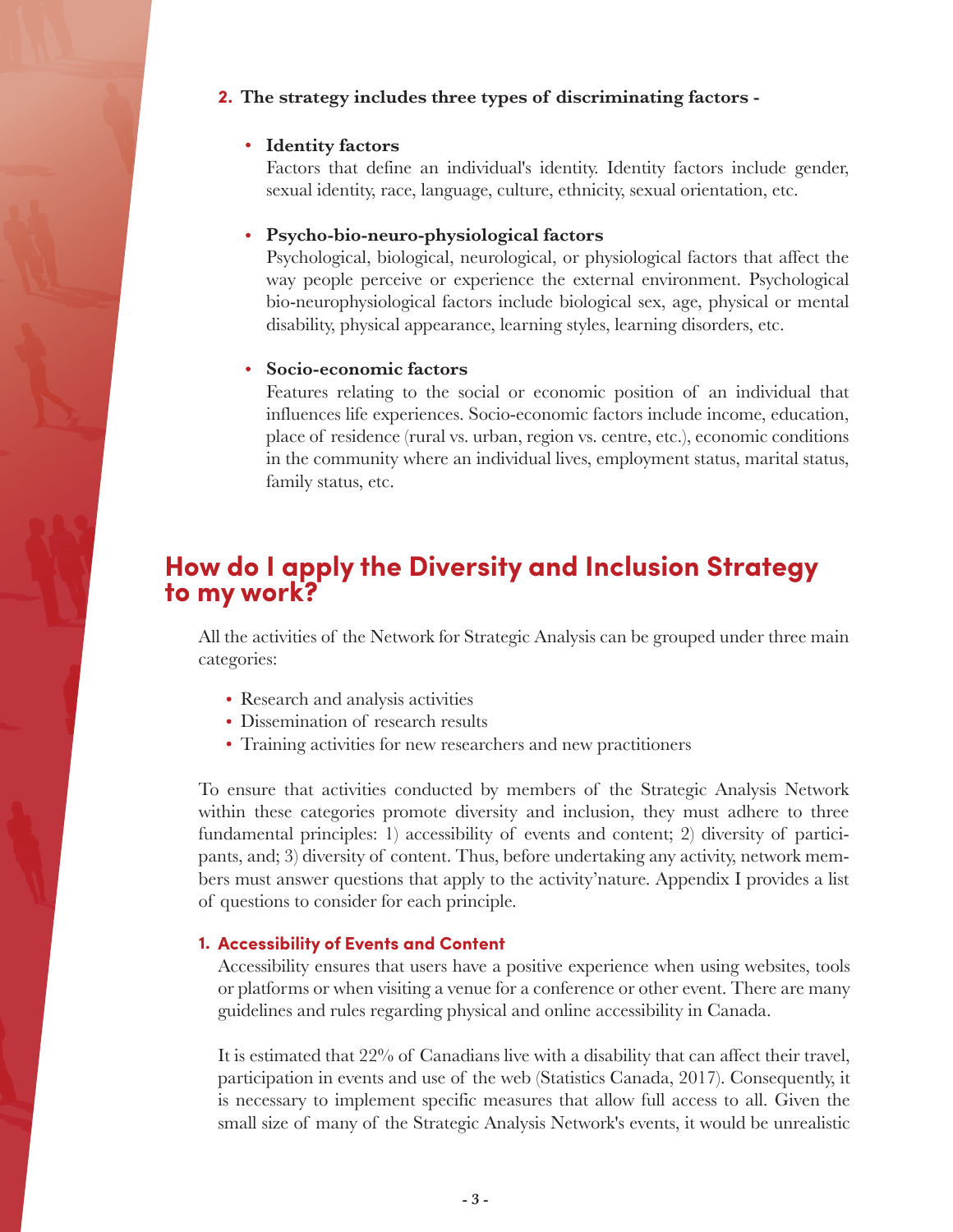to require that all events and tools used include all of the measures described in the international guidelines. However, to ensure the accessibility of the Network's main website, specific standards identified below should be met. In addition, to ensure that events held online or in person are accessible to all, organizers should always ensure that participants requiring special accommodations can easily contact them to discuss and identify measures that can be put in place to facilitate their participation. However, the accommodation measures put in place should also ensure the protection of personal data and information and the confidentiality of participants.

- $\Box$  Does the website comply with current web accessibility standards?
	- https://www.w3.org/WAI/standards-guidelines/wcag/
	- https://www.ontario.ca/page/how-make-websites-accessible
	- $\Box$  Equivalent alternatives to auditory and visual content (e.g., descriptive text for images, screen reader software or compatibility with such software, subtitles for videos)
	- $\Box$  Use of several different colours
	- $\Box$  Allow users to control the speed or pause automatic text or video
	- $\Box$  Enable accessibility via mechanisms built into the interface (e.g., compatibility with screen readers, use of the "tab" key to replace the mouse)
- $\Box$  Do the tools and platforms used to register for events allow users with disabilities to use them easily?
- $\Box$  Are communications available in both official languages?
- $\Box$  Can an attendee easily communicate with organizers to discuss possible accommodations?

#### **Online Events**

- $\Box$  Do the platforms used to hold online events allow for full participation of all participants?
	- $\Box$  Physically accessible for people with disabilities
	- $\Box$  Ability for an attendee to easily contact the organizers to discuss possible accommodations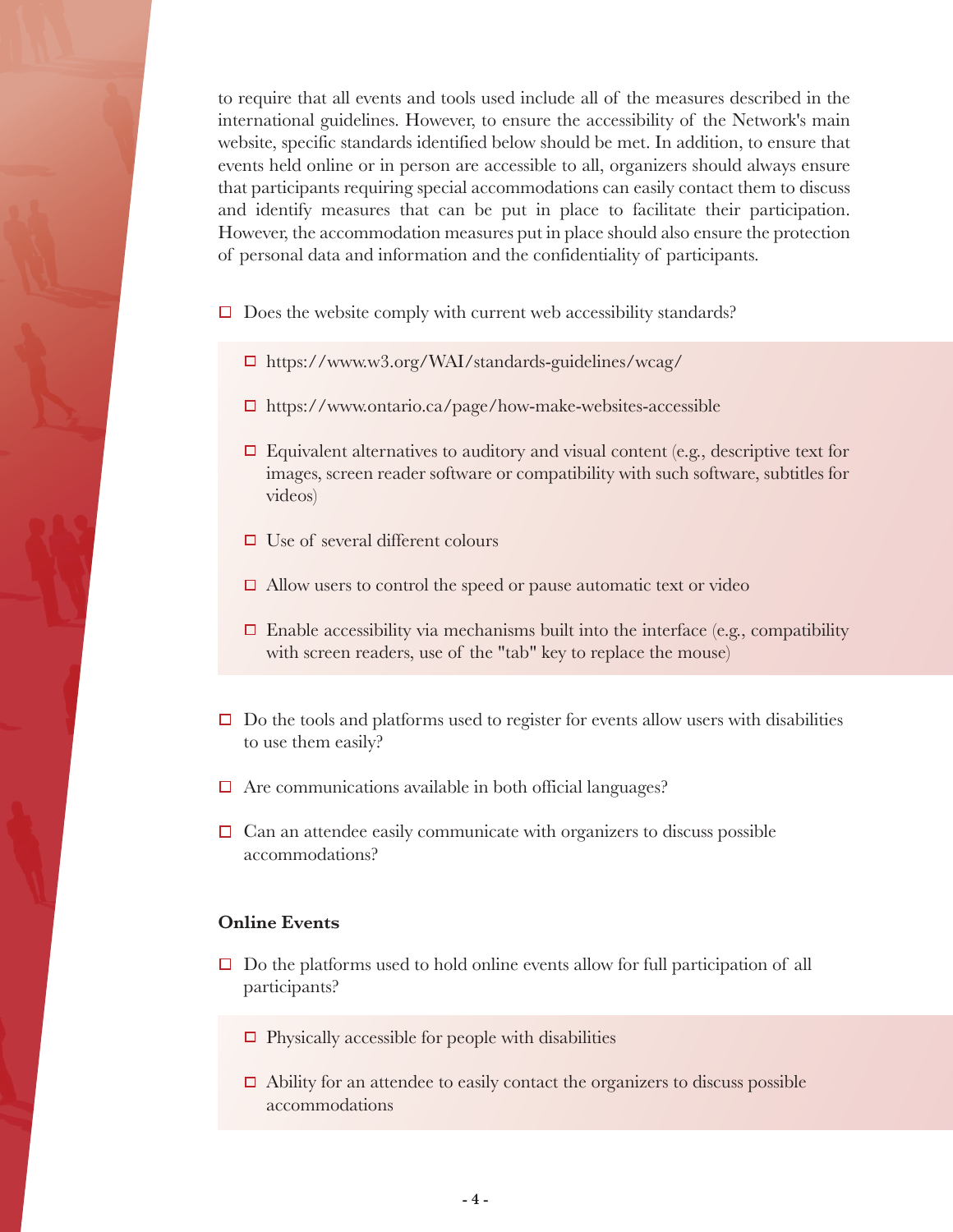#### **Diversity of Participants 2.**

Our strategy argues that individuals' perceptions and life experiences are shaped by many factors that can be discriminatory. Therefore, it is necessary to implement measures that encourage the participation of diverse participants.

First, it is essential to know the participants and their diversity dimension. Who are the participants?

- $\Box$  Gender (male, female, other, prefer not to answer)
- $\Box$  People with disabilities
- $\Box$  Members of a visible or ethnic minority
- $\Box$  Indigenous people (First Nations, Métis of Canada, Inuit)
- $\Box$  The primary language spoken (French, English or other)
- $\Box$  Location (city, province, country)
- $\Box$  Occupation
- $\Box$  Level of education
- $\square$  Etc.

While the diversity dimensions of some participants may already be known to the organizers, other factors may be more difficult to identify. To get a better understanding of the type of participants, a short questionnaire can be distributed at registration, during the event, or following the event. This questionnaire can include the following questions:

- $\Box$  Country of residence
- $\Box$  Province
- $\Box$  City
- **O** Occupation
- $\Box$  First language
- $\Box$  Languages spoken fluently
- $\Box$  Gender (female, male, other, prefer not to answer)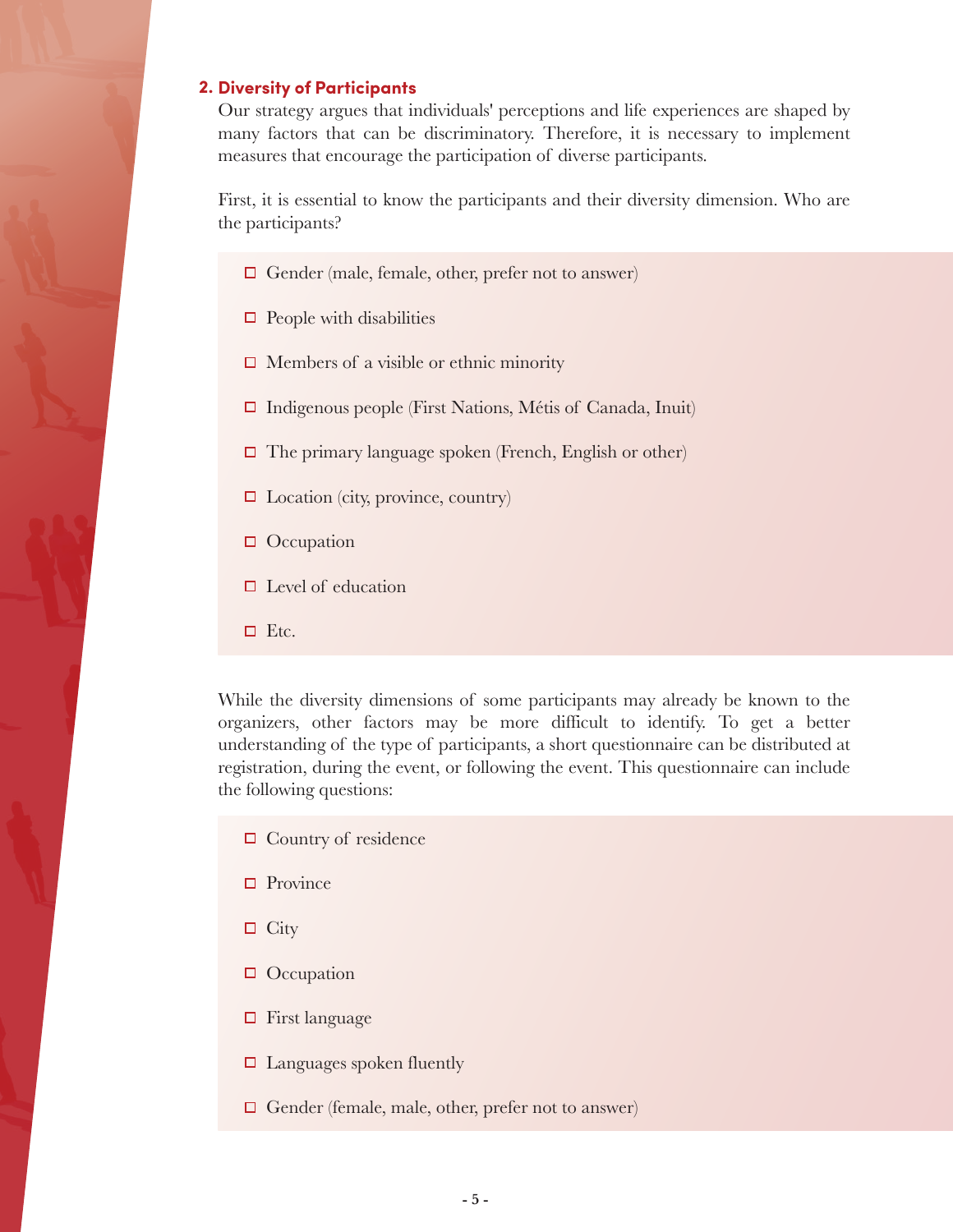- $\Box$  Do you identify as a racialized person?
- $\Box$  Do you identify as an Indigenous person (First Nations, Métis, Inuit)?
- $\Box$  Do you identify as a person with a disability?

Because response rates to questionnaires are often very low, this information may not be available to organizers before the event. Recruitment measures should be put in place to increase the diversity of participants. For example:

- Are event invitations (including emails) available in both official languages?
- Have event invitations been sent to diverse groups not necessarily part of the regular attendees?
- Based on the composition of participants at past events, is it possible to identify under-represented groups? If so, what steps were taken to ensure that invitations were sent to these particular individuals?
- Were specific steps taken to ensure that individuals from the four employment equity groups were invited to participate?
- If some communities remain under-represented, is it possible to tailor the invitation's content so that the nature of the event is clearly understood, and community members feel welcome to participate?

#### **Diversity of Content 3.**

Access and exposure to diverse content at our events and in creating materials are critical to ensuring greater inclusion in the Network. This diversity of content allows Network members and participants to be exposed to a wide range of perspectives, leading to a better understanding of the issues and solutions that are more relevant to the context and reality of all people.

In a context where most participants are experts on the same topic, it is sometimes risky to limit oneself to a narrow view of that topic and forget about the presence of different perspectives or topics that could enrich the reflection and discussions. Greater diversity of participants can lead to a greater diversity of content. Diversity of participants and diversity of content are therefore closely linked. However, it is essential to pay particular attention to the topics addressed and the perspectives favoured to ensure that they do not simply reflect a mainstream perspective that neglects the specificity of certain groups or communities.

To do so, when identifying themes for events or documents, it is essential to answer the following questions:

- Is it an original and new theme?
- Is the theme chosen from various perspectives, or does it allow for a variety of perspectives to be included?
- Are there themes specific to certain communities that could be addressed?
- What mechanisms have been put in place to survey specific communities to identify issues they would like to address?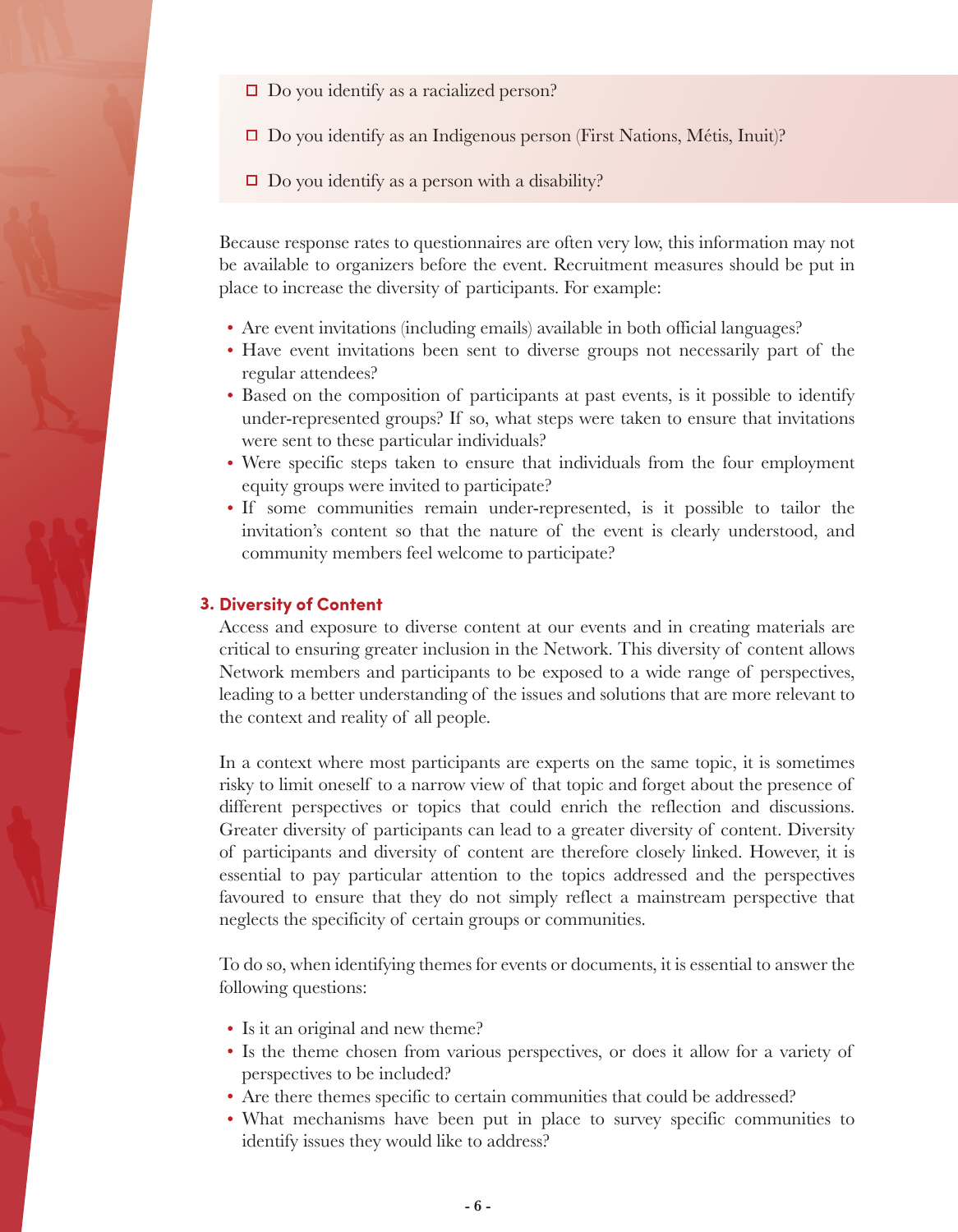**APPENDIX I Diversity and Inclusion Strategy | List of Questions**

| 1. Accessibility to events and various contents                                                                                                                                           |                |  |
|-------------------------------------------------------------------------------------------------------------------------------------------------------------------------------------------|----------------|--|
| <b>For all Events</b>                                                                                                                                                                     | <b>Remarks</b> |  |
| Does the website comply with current web accessibility standards?                                                                                                                         |                |  |
| $\Box$ https://www.w3.org/WAI/standards-guidelines/wcag/                                                                                                                                  |                |  |
| $\Box$ https://www.ontario.ca/page/how-make-websites-accessible                                                                                                                           |                |  |
| $\Box$ Equivalent alternatives to auditory and visual content (e.g.,<br>descriptive text for images, screen reader software or<br>compatibility with such software, subtitles for videos) |                |  |
| $\Box$ Use of several different colours                                                                                                                                                   |                |  |
| $\Box$ Allow users to control the speed or pause automatic text or<br>video                                                                                                               |                |  |
| $\Box$ Enable accessibility via mechanisms built into the interface<br>(e.g., compatibility with screen readers, use of the "tab" key to<br>replace the mouse)                            |                |  |
| Do the tools and platforms used to register for events make it easy<br>$\Box$<br>for users with disabilities to use them?                                                                 |                |  |
| Are communications on the website or social media available in<br>⊔<br>both official languages?                                                                                           |                |  |
| Are event materials available in both official languages?                                                                                                                                 |                |  |
| Were event participants invited to speak in the official language of<br>□<br>their choice?                                                                                                |                |  |
| Can participants easily communicate with officials to discuss<br>□<br>possible individual accommodations?                                                                                 |                |  |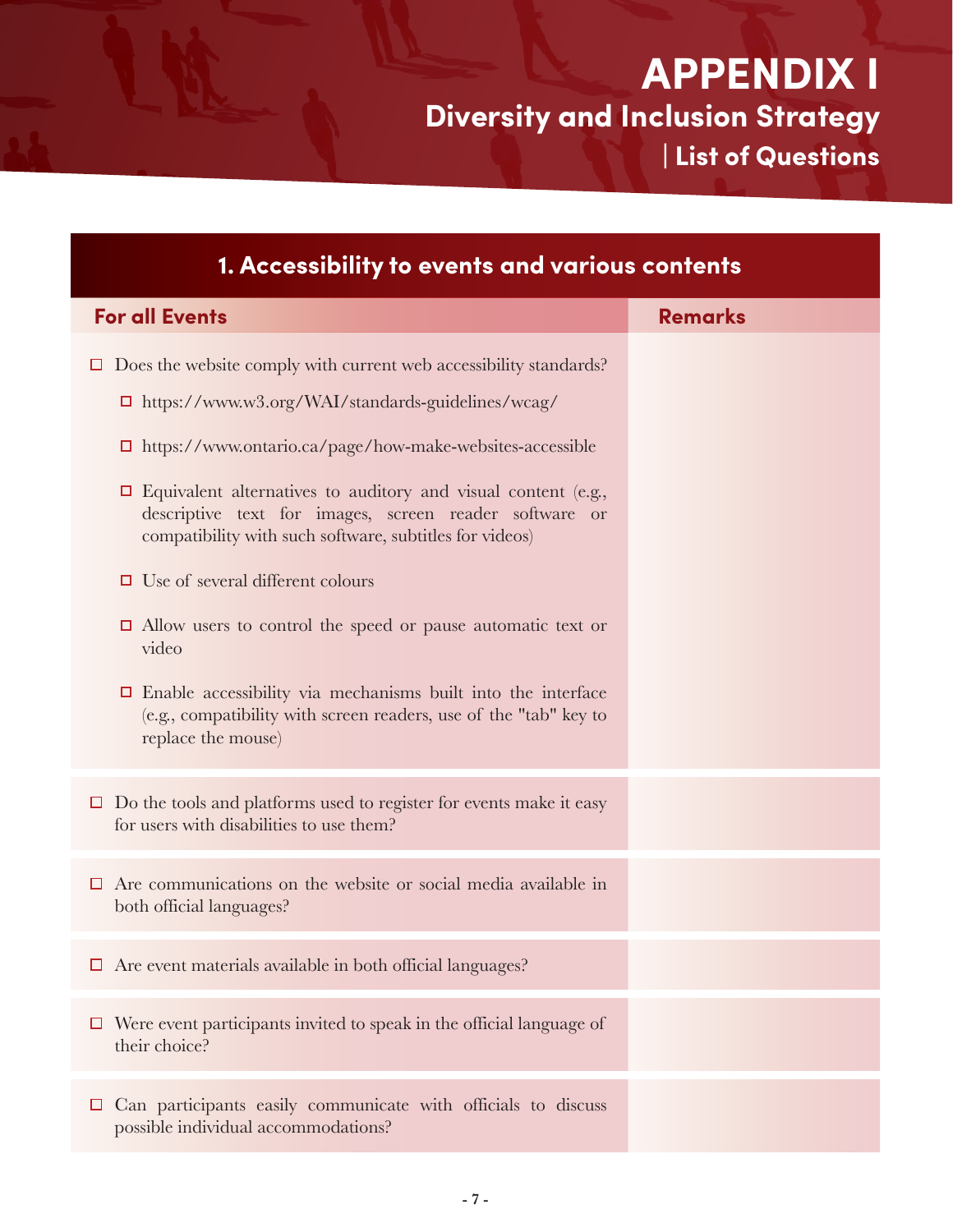| <b>For Online Events</b>                                                                                                                                                                                                                                                                                                                                             | <b>Remarks</b> |
|----------------------------------------------------------------------------------------------------------------------------------------------------------------------------------------------------------------------------------------------------------------------------------------------------------------------------------------------------------------------|----------------|
| $\Box$ Do the platforms used to hold online events allow for the full<br>participation of all participants?<br>The platform used is adapted for people with visual or hearing<br>disabilities<br>$\Box$ Instructions are available as needed (in both official languages)<br>so that participants who are less comfortable with technology<br>can still participate. |                |
| <b>For In-Person Events</b>                                                                                                                                                                                                                                                                                                                                          | <b>Remarks</b> |
| $\Box$ For a face-to-face event, is the physical site accessible to all<br>participants<br>$\Box$ Is the site physically accessible to people with reduced<br>mobility?                                                                                                                                                                                              |                |

| <b>2. Diversity of Participants</b>                                                                                                                                |                |
|--------------------------------------------------------------------------------------------------------------------------------------------------------------------|----------------|
| A short questionnaire can be distributed to participants at<br>registration, during or after the event. This questionnaire<br>can include the following questions: | <b>Remarks</b> |
| $\Box$ What is your gender identity? (male, female, non-binary, other,<br>prefer not to answer)                                                                    |                |
| $\Box$ Are you an Indigenous person (First Nation, Métis of Canada,<br>Inuit)?                                                                                     |                |
| $\Box$ Are you a person with a disability?                                                                                                                         |                |
| $\Box$ Are you a member of a visible or ethnic minority?                                                                                                           |                |
| $\Box$ What language do you primarily speak (French, English or other)?                                                                                            |                |
| $\Box$ What is your main occupation?                                                                                                                               |                |
| $\Box$ What is the highest level of education you have achieved?                                                                                                   |                |